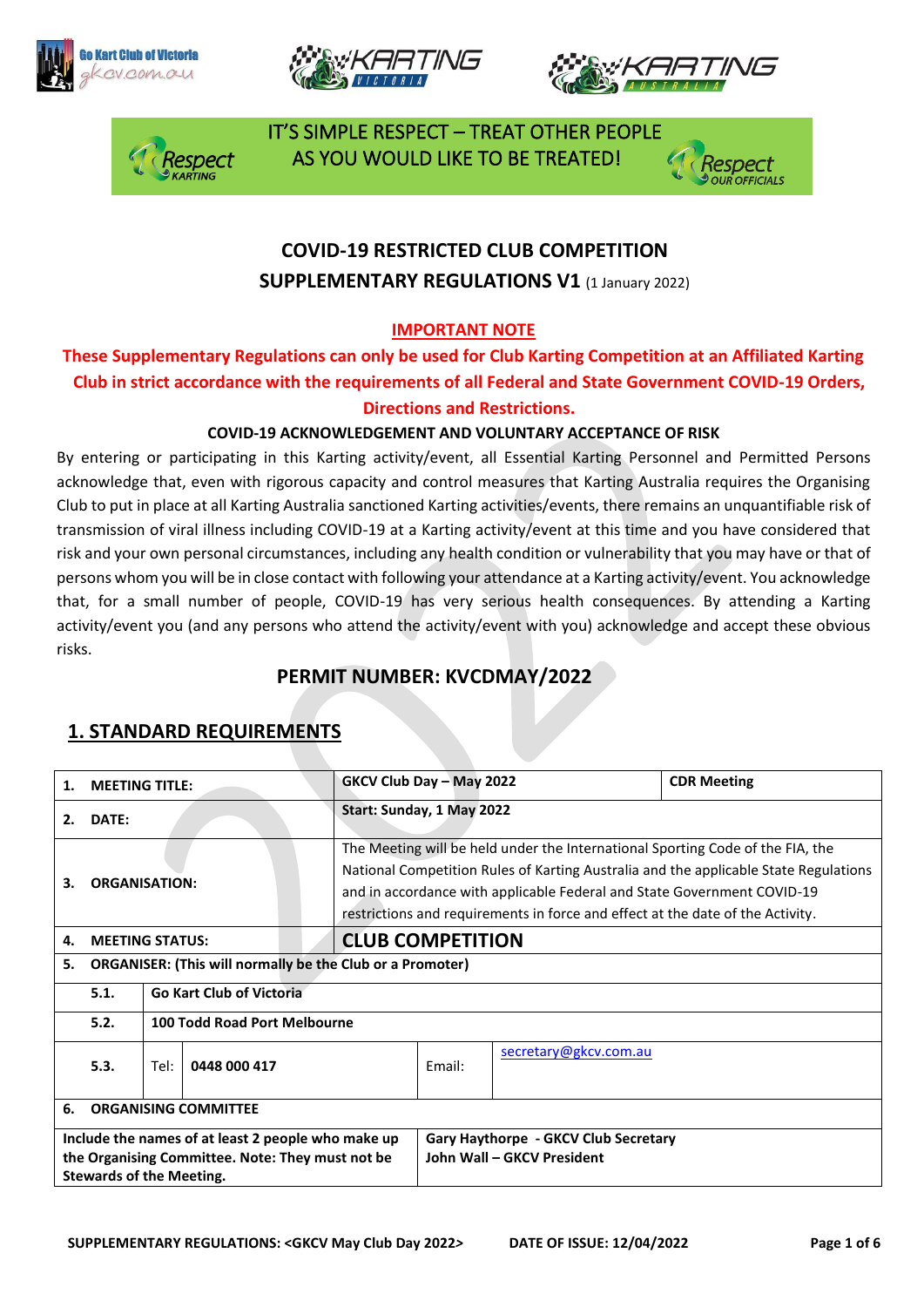







## IT'S SIMPLE RESPECT – TREAT OTHER PEOPLE **Respect AS YOU WOULD LIKE TO BE TREATED!**<br>SKARTING



| 7. ESSENTIAL OFFICIALS (Ref: General Rules Chapter 7 Rule 4 - "Essential Officials") |                                                  |  |
|--------------------------------------------------------------------------------------|--------------------------------------------------|--|
| <b>Stewards of The Meeting</b>                                                       | <b>Robert Ringeri &amp; Gary Grace</b>           |  |
| Clerk of the Course                                                                  | John Wall                                        |  |
| <b>Chief Scrutineer:</b>                                                             | <b>Gary Haythorpe</b>                            |  |
| Chief Timekeeper:                                                                    | <b>Anita Lowerson</b>                            |  |
| <b>Emergency and Medical Services:</b>                                               | <b>Medical Edge</b>                              |  |
| <b>OTHER OFFICIALS</b><br>8.                                                         |                                                  |  |
| Flags / Light Marshall                                                               | <b>Rosemary Grace</b>                            |  |
| Starter                                                                              | <b>Alan Davis</b>                                |  |
| <b>Scales Marshal</b>                                                                | <b>GKCV Members</b>                              |  |
| <b>Grid Marshal</b>                                                                  | <b>Matt Wall</b>                                 |  |
| Secretary of the Meeting                                                             | <b>Gary Haythorpe</b>                            |  |
| Timekeeper                                                                           | <b>Stella Pringle</b>                            |  |
| <b>CIRCUIT DETAILS</b><br>9.                                                         |                                                  |  |
| <b>Circuit Name</b>                                                                  | <b>Melbourne International Karting Venue</b>     |  |
| <b>Circuit Address:</b>                                                              | Todd Rd - 100 Todd Rd Port Melbourne             |  |
| <b>Track Length:</b>                                                                 | 931 Metres                                       |  |
| <b>Direction Of Racing:</b>                                                          | <b>Anti Clockwise</b>                            |  |
| <b>Track Density:</b>                                                                | 36                                               |  |
| <b>Notice Board:</b>                                                                 | <b>Located outside the main Canteen Building</b> |  |
| <b>Stewards Office:</b>                                                              | <b>Adjacent to Main Canteen Building</b>         |  |
| <b>Mechanical Breakdown Lane:</b>                                                    | Will Not be in use at this Meeting.              |  |
| Parc Fermé:                                                                          | Adjacent to IN-GRID / OUT                        |  |

#### **2. ADMINISTRATION**

|     |                       | Anyone that holds a KA karting licence may compete at club events                        |
|-----|-----------------------|------------------------------------------------------------------------------------------|
| 2.  |                       | The Club must maintain a register of all permitted persons who enter the Circuit for the |
|     |                       | Event.                                                                                   |
| -3. |                       | The number of entries in the Event is strictly limited by Government Directions/Orders.  |
|     |                       | Pre-entry for the Event is essential. There will be NO ENTRIES ACCEPTED ON THE DAY.      |
|     | 4. COMPETITION GROUPS | The Competition Groups listed below are permitted to compete at this Meeting.            |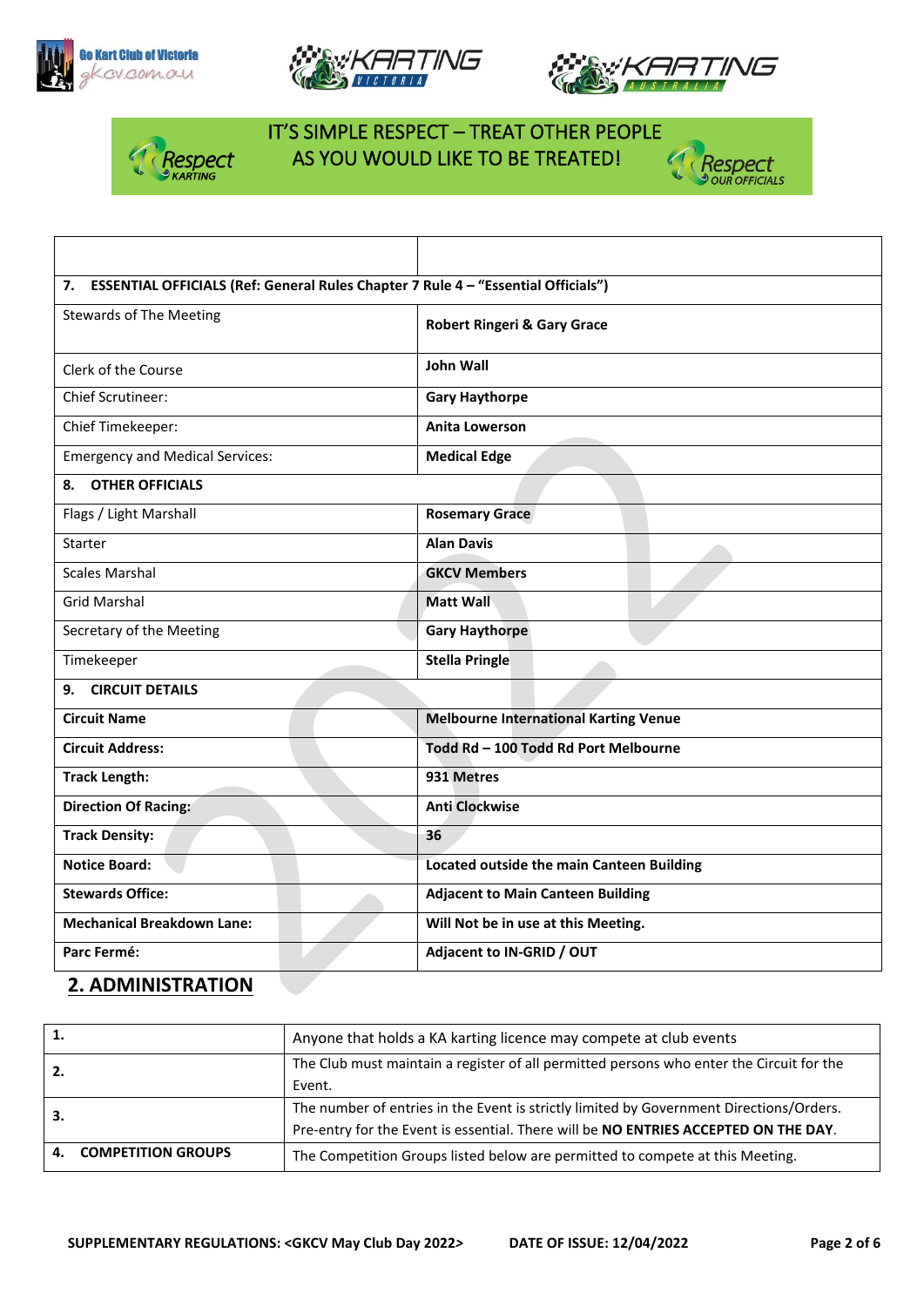







# IT'S SIMPLE RESPECT – TREAT OTHER PEOPLE **Asspect AS YOU WOULD LIKE TO BE TREATED!**



|                                                                                                                                       |                                      | Competition Group names as listed in the 2022 Australian Karting Manual Competition |          |               |                                                                                                                          |  |  |
|---------------------------------------------------------------------------------------------------------------------------------------|--------------------------------------|-------------------------------------------------------------------------------------|----------|---------------|--------------------------------------------------------------------------------------------------------------------------|--|--|
| Rules Chapter 5 Rule 7 must be used.                                                                                                  |                                      |                                                                                     |          |               |                                                                                                                          |  |  |
| <b>Competition Group</b>                                                                                                              |                                      | <b>Eligible Classes for each Competition Group</b>                                  |          |               |                                                                                                                          |  |  |
| Cadet                                                                                                                                 |                                      | Cadet 9                                                                             | Cadet 12 |               | <b>NOTE: Cadet 9 MUST be arranged</b><br>behind Cadet 12.                                                                |  |  |
| <b>Junior (Lower Performance)</b>                                                                                                     |                                      | KA4                                                                                 | Light    | Heavy         |                                                                                                                          |  |  |
| <b>Junior (Higher Performance)</b>                                                                                                    |                                      | KA3                                                                                 |          |               |                                                                                                                          |  |  |
|                                                                                                                                       |                                      |                                                                                     |          |               | Victorian Combined Light / Medium &                                                                                      |  |  |
| <b>Senior (Lower Performance)</b>                                                                                                     |                                      | KA3                                                                                 | Light    | <b>Medium</b> |                                                                                                                          |  |  |
|                                                                                                                                       |                                      |                                                                                     |          |               | <b>Masters</b>                                                                                                           |  |  |
| <b>Senior TaG</b>                                                                                                                     |                                      | <b>TaG 125</b>                                                                      | Light    | <b>Heavy</b>  | X30 Light                                                                                                                |  |  |
| $\bullet$                                                                                                                             |                                      |                                                                                     |          |               | Should any Competition Group reach 80% of the Track Density, the Classes in that Competition Group may be split into two |  |  |
| (2) groups.                                                                                                                           |                                      |                                                                                     |          |               |                                                                                                                          |  |  |
| <b>ENTRIES</b><br>5.                                                                                                                  |                                      |                                                                                     |          |               |                                                                                                                          |  |  |
| 2.1 ENTRIES OPEN:                                                                                                                     | 1st April 2022                       |                                                                                     |          |               |                                                                                                                          |  |  |
|                                                                                                                                       |                                      |                                                                                     |          |               | A minimum of one (1) day prior to the commencement of the Meeting                                                        |  |  |
|                                                                                                                                       |                                      |                                                                                     |          |               |                                                                                                                          |  |  |
|                                                                                                                                       | - 12 Midnight Friday 29th April 2022 |                                                                                     |          |               |                                                                                                                          |  |  |
| 2.2 ENTRIES CLOSE:                                                                                                                    |                                      | NO LATE ENTRIES ACCEPTED.                                                           |          |               |                                                                                                                          |  |  |
|                                                                                                                                       |                                      |                                                                                     |          |               |                                                                                                                          |  |  |
|                                                                                                                                       |                                      |                                                                                     |          |               | All Classes will be capped at Track Density (36)                                                                         |  |  |
|                                                                                                                                       |                                      | <b>There will be NO Overscribed Classes</b>                                         |          |               |                                                                                                                          |  |  |
|                                                                                                                                       |                                      |                                                                                     |          |               |                                                                                                                          |  |  |
| <b>ENTRY FEE</b><br>6.                                                                                                                |                                      |                                                                                     |          |               |                                                                                                                          |  |  |
| 3.1 The Entry Fee for each Competition Group at this Meeting including GST including the TDF levy is as follows:                      |                                      |                                                                                     |          |               |                                                                                                                          |  |  |
| GKCV Club Member or Casual Member \$55 1st Entry / \$40 2nd Entry - via Online SecurePay ONLY                                         |                                      |                                                                                     |          |               |                                                                                                                          |  |  |
| 7. ENTRY PROCEDURE                                                                                                                    |                                      |                                                                                     |          |               |                                                                                                                          |  |  |
| 4.1 Each Entry for this Meeting must be made using the CMS as follows:                                                                |                                      |                                                                                     |          |               |                                                                                                                          |  |  |
| Log on to your driver information via http://www.karting.net.au/                                                                      |                                      |                                                                                     |          |               |                                                                                                                          |  |  |
| Click on the licence and entries icon (top centre of the screen)                                                                      |                                      |                                                                                     |          |               |                                                                                                                          |  |  |
| Click on the "Enter a Race Meeting" icon                                                                                              |                                      |                                                                                     |          |               |                                                                                                                          |  |  |
| Enter your log on details                                                                                                             |                                      |                                                                                     |          |               |                                                                                                                          |  |  |
| Under 'My Details' functions, choose 'Pre Enter Race Meeting'                                                                         |                                      |                                                                                     |          |               |                                                                                                                          |  |  |
| Choose the State in which the Meeting is being held - VICTORIA                                                                        |                                      |                                                                                     |          |               |                                                                                                                          |  |  |
| Choose the Club who is the Organiser of the Meeting - GO KART CLUB OF VICTORIA                                                        |                                      |                                                                                     |          |               |                                                                                                                          |  |  |
| <b>MINIMUM ENTRIES</b><br>8.                                                                                                          |                                      |                                                                                     |          |               |                                                                                                                          |  |  |
| 5.1 8 is the minimum number of pre-entries which must be received for each Competition Group.                                         |                                      |                                                                                     |          |               |                                                                                                                          |  |  |
| 5.2 If insufficient entries are received for a Competition Group to form in its own right, the Competition Group must be consolidated |                                      |                                                                                     |          |               |                                                                                                                          |  |  |
| in accordance with the Competition Rules Chapter $1 -$ Rule 9.                                                                        |                                      |                                                                                     |          |               |                                                                                                                          |  |  |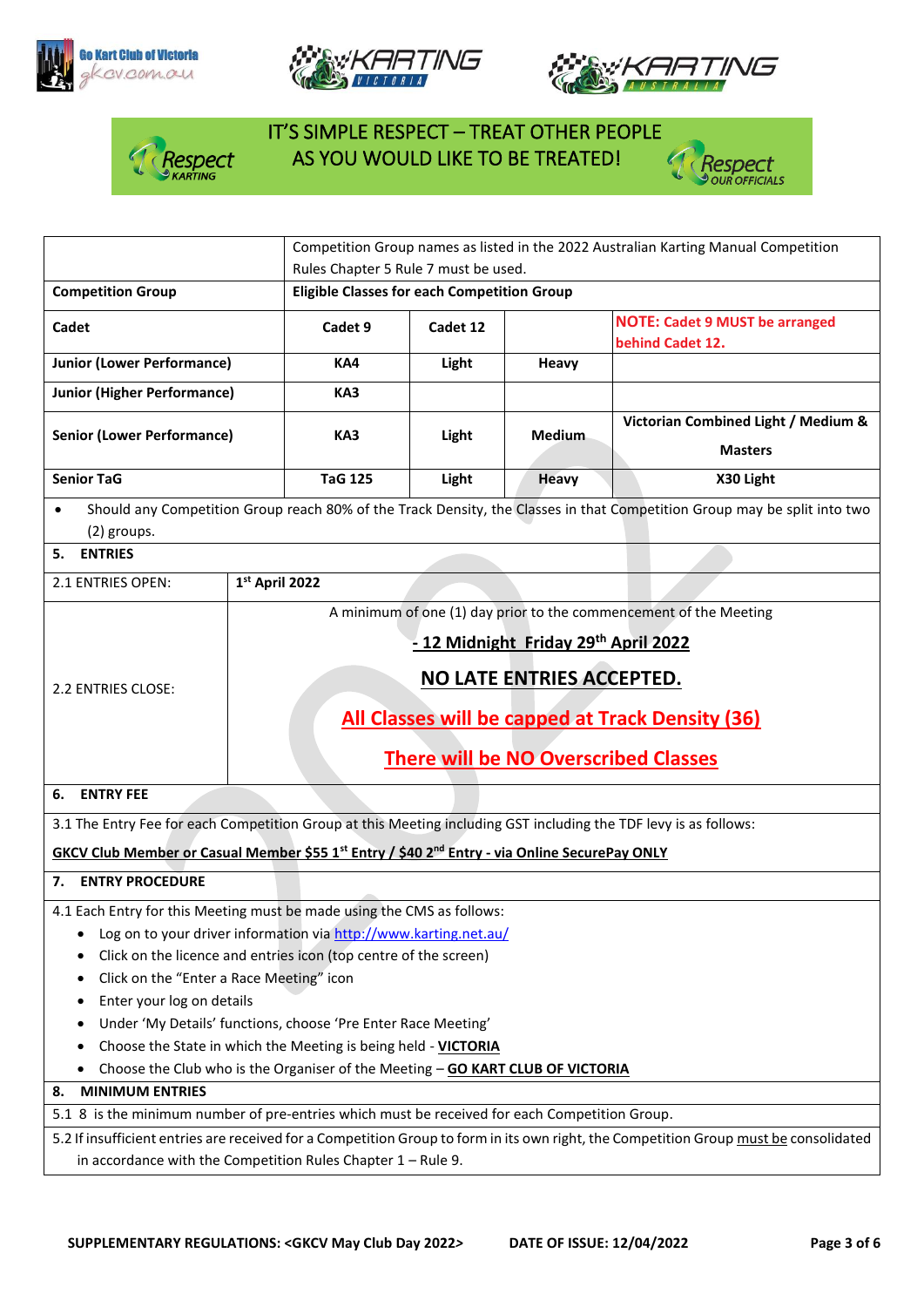







 IT'S SIMPLE RESPECT – TREAT OTHER PEOPLE spect AS YOU WOULD LIKE TO BE TREATED!



#### **3. SPECIFIC COVID-19 RESTRICTION AND MITIGATION REQUIREMENTS**

**COVIDSafe ACTION PLAN** (When required at law)

The Club has completed a COVIDSafe Action Plan and submitted it to the relevant State Government Department. All actions identified as being required to be done to create a COVIDSafe Event and Club facility must be carried out prior to and during the Event.

| $\mathbf{1}$ . | PERMITTED AND NON-PERMITTED PERSONS                                                                                         |  |  |  |
|----------------|-----------------------------------------------------------------------------------------------------------------------------|--|--|--|
|                | No person who has symptoms consistent with COVID-19 (this includes any fever, respiratory                                   |  |  |  |
| 1.1.           | symptoms, shortness of breath, sore throat, cough, lack of smell or fatigue) is permitted to attend                         |  |  |  |
|                | the Circuit or participate in the Event.                                                                                    |  |  |  |
|                | Any person who starts to feel unwell or to exhibit symptoms of COVID-19 during the Event must                               |  |  |  |
| 1.2.           | immediately avoid contact with all persons at the Circuit and MUST IMMEDIATELY LEAVE the                                    |  |  |  |
|                | Circuit.                                                                                                                    |  |  |  |
|                |                                                                                                                             |  |  |  |
|                | Note - The number chosen in 2.1 must not exceed the maximum number of people permitted to gather under State                |  |  |  |
| 2.             | <b>Public Health Authority Orders/Directions/Regulations.</b>                                                               |  |  |  |
|                | SOCIAL DISTANCING AND DENSITY REQUIRMENTS                                                                                   |  |  |  |
| 2.1.           | Essential Karting Personnel and Permitted Persons are not permitted to gather in groups greater than Choose a               |  |  |  |
|                | number while in attendance at the Event. (Delete if no limit on Group size by the State Government required)                |  |  |  |
| 2.2.           | Government prescribed Social Distancing measures must always be observed.                                                   |  |  |  |
| 2.3.           | The use by Permitted Persons of any indoor facilities is strictly limited by the Density Quotient of the room as included   |  |  |  |
|                | in the Club's COVIDSafe Action Plan.                                                                                        |  |  |  |
| 2.4.           | Food service provided at the Event must fully comply with all State Public Health Authority                                 |  |  |  |
|                | Orders/Directions/Regulations.                                                                                              |  |  |  |
|                | Hand Hygiene must be available at all food service outlets.<br>$\bullet$                                                    |  |  |  |
|                | Regular cleaning in accordance with the Club's COVIDSafe Action Plan MUST be carried out throughout the Event.<br>$\bullet$ |  |  |  |
| 3.             | <b>Check In Requirements</b>                                                                                                |  |  |  |
|                | All Attendees MUST complete and submit the Karting Australia COVID-19 Declaration, or the compulsory State                  |  |  |  |
| 3.1            | Government issued QR Code Check-In (delete which is not relevant) upon arrival at the venue if required by the              |  |  |  |
|                | <b>State or Federal Government.</b>                                                                                         |  |  |  |
| 4.             | HYGIENE FACILITIES - TOILET/WASHROOM FACILITIES and HAND SANITISER                                                          |  |  |  |
| 4.1            | The Club is required to provide facilities to ensure general and sensible hygiene practices are maintained.                 |  |  |  |
| 4.2            | Toilet and washroom facilities at the Circuit must be open and available for use.                                           |  |  |  |
|                | Washroom facilities must be properly equipped with liquid soap, running water and either air hand driers or paper           |  |  |  |
| towels.<br>4.3 |                                                                                                                             |  |  |  |
|                | The toilets and washroom facilities must be cleaned at least once during the day or as otherwise required in<br>$\bullet$   |  |  |  |
|                | accordance with the Club's COVIDSafe Action Plan                                                                            |  |  |  |
|                | It is strongly recommended that Essential Karting Personnel and Permitted Persons bring their own supply of hand            |  |  |  |
| 4.4            | sanitiser for use in accordance with government recommendations in addition to hand sanitiser that is supplied by the       |  |  |  |
|                | Club.                                                                                                                       |  |  |  |

#### **4. COMPETITION**

**1. FORMAT OF RACING – CLUB COMPETITION GROUPS – Format 3**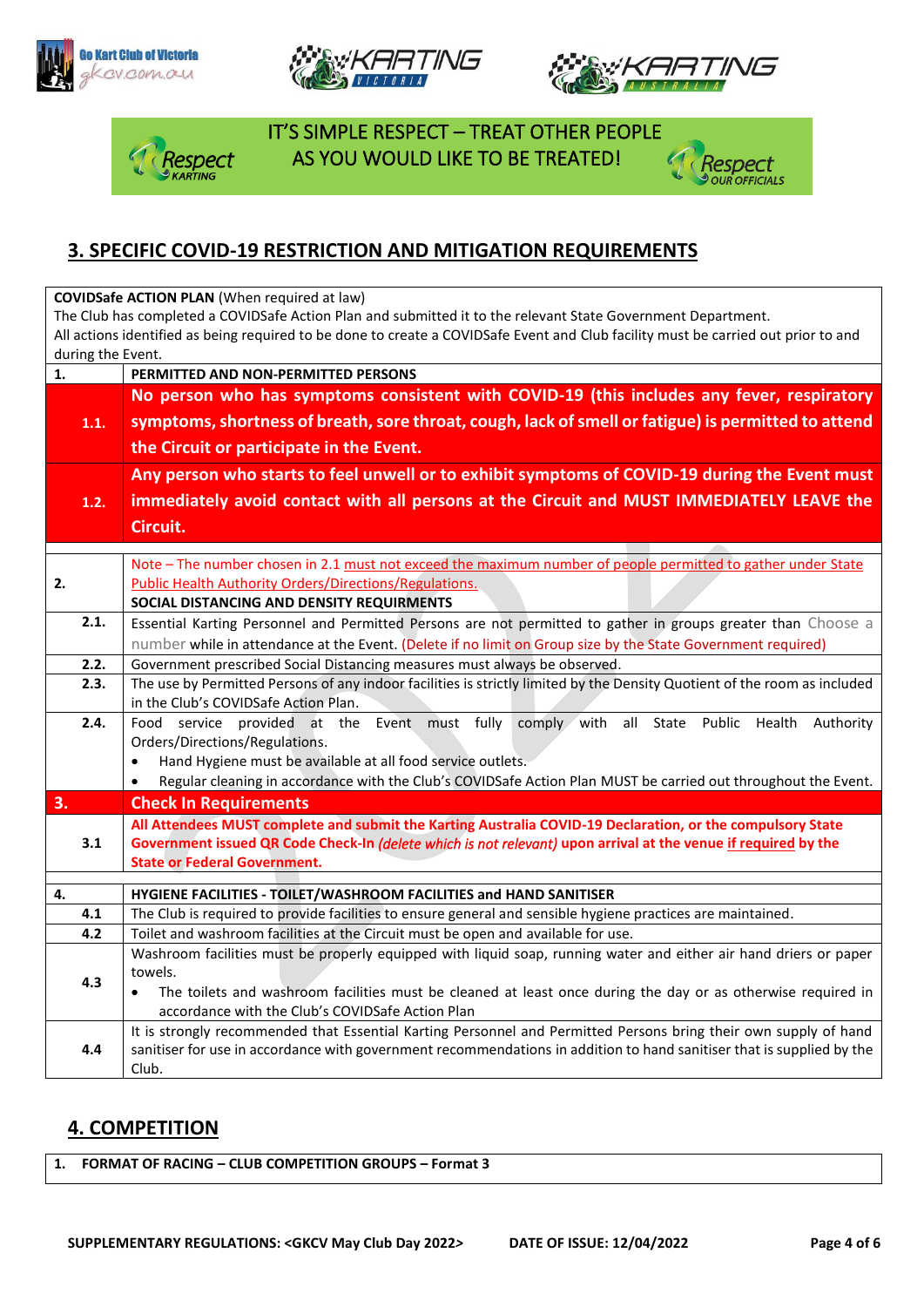







# IT'S SIMPLE RESPECT – TREAT OTHER PEOPLE **Respect** AS YOU WOULD LIKE TO BE TREATED!



| 1.1                    | Qualifying                                                                                                        | One 4 minute session - Qualifying will determine grid positions for Heat 1 & $2$ - with fastest time |                                                                                                                                             |  |
|------------------------|-------------------------------------------------------------------------------------------------------------------|------------------------------------------------------------------------------------------------------|---------------------------------------------------------------------------------------------------------------------------------------------|--|
|                        |                                                                                                                   | on Grid 1, and so on                                                                                 |                                                                                                                                             |  |
| $1.2$                  | <b>Heats 1 &amp; 2</b>                                                                                            | 8 Laps each - Results from Qualifying - Fastest to the front for Heats 1 & 2                         |                                                                                                                                             |  |
|                        |                                                                                                                   |                                                                                                      |                                                                                                                                             |  |
| 1.3                    | Heat 3                                                                                                            |                                                                                                      | 8 Laps - Points from Finishing Positions from Heats 1 & 2 - lowest points to pole and so on                                                 |  |
| 1.4                    | Final                                                                                                             | 12 Laps - Final Only Counts - Finishing Positions from Heat 3 to Pole and so on                      |                                                                                                                                             |  |
| 2.                     | <b>ACCESS TO CIRCUIT</b>                                                                                          |                                                                                                      |                                                                                                                                             |  |
| 3.1                    |                                                                                                                   | Competitors will be permitted to enter the Circuit from 6.30am on 1st May 2022                       |                                                                                                                                             |  |
| З.                     | <b>DRIVERS BRIEFING</b>                                                                                           |                                                                                                      |                                                                                                                                             |  |
| 4.1                    | Drivers Briefing notes will be advised in an electronic format OR over the PA system to all Competitors. Any      |                                                                                                      |                                                                                                                                             |  |
|                        |                                                                                                                   | questions should be directed to the Chief Steward prior to the start of Competition.                 |                                                                                                                                             |  |
| 4.                     | <b>SCRUTINEERING</b>                                                                                              |                                                                                                      |                                                                                                                                             |  |
|                        |                                                                                                                   |                                                                                                      | All Competitors will be required to complete an electronic Scrutineering Form - via a URL provided to them by the                           |  |
| 5.1                    |                                                                                                                   | <b>Host Club.</b>                                                                                    |                                                                                                                                             |  |
|                        | https://kartingaustralia.wufoo.com/forms/ka-scrutineering-record-GKCV/                                            |                                                                                                      |                                                                                                                                             |  |
| 5.2                    |                                                                                                                   | This form will be submitted to the Race Secretary in an electronic format.                           |                                                                                                                                             |  |
| 5. FUEL                |                                                                                                                   |                                                                                                      |                                                                                                                                             |  |
| 6.1                    | PULP and E10 PULP are the only fuels permitted to be used at this Meeting.                                        |                                                                                                      |                                                                                                                                             |  |
| 6.2                    |                                                                                                                   | Control Fuel Will Not be used at this Meeting.                                                       |                                                                                                                                             |  |
| <b>TIMETABLE</b><br>6. |                                                                                                                   |                                                                                                      |                                                                                                                                             |  |
| 7.1                    | Sunday 1st May 2022                                                                                               |                                                                                                      |                                                                                                                                             |  |
|                        |                                                                                                                   | <b>TIME</b>                                                                                          | <b>ACTIVITY</b>                                                                                                                             |  |
| a)                     |                                                                                                                   | 6.30am                                                                                               | Gates open                                                                                                                                  |  |
| b)                     |                                                                                                                   | 7.00am                                                                                               | <b>Canteen opens</b>                                                                                                                        |  |
| c)                     | Qualifying<br>8.00am                                                                                              |                                                                                                      |                                                                                                                                             |  |
| d)                     |                                                                                                                   | 9.15am                                                                                               | Racing                                                                                                                                      |  |
| e)                     | 4.30pm<br><b>Finish of Racing - approx</b>                                                                        |                                                                                                      |                                                                                                                                             |  |
| 7.                     | <b>TROPHIES AND PRIZES</b>                                                                                        |                                                                                                      |                                                                                                                                             |  |
| 8.1                    |                                                                                                                   |                                                                                                      | Trophies for 1st, 2 <sup>nd</sup> & 3 <sup>rd</sup> places ONLY. Trophies will only be presented if CLASSES meet minimum ENTRY requirements |  |
|                        | There will be a gathering for a Presentation of Trophies and Prizes at the end of Competitio0n in accordance with |                                                                                                      |                                                                                                                                             |  |
| 8.2                    | <b>Government Restrictions</b>                                                                                    |                                                                                                      |                                                                                                                                             |  |